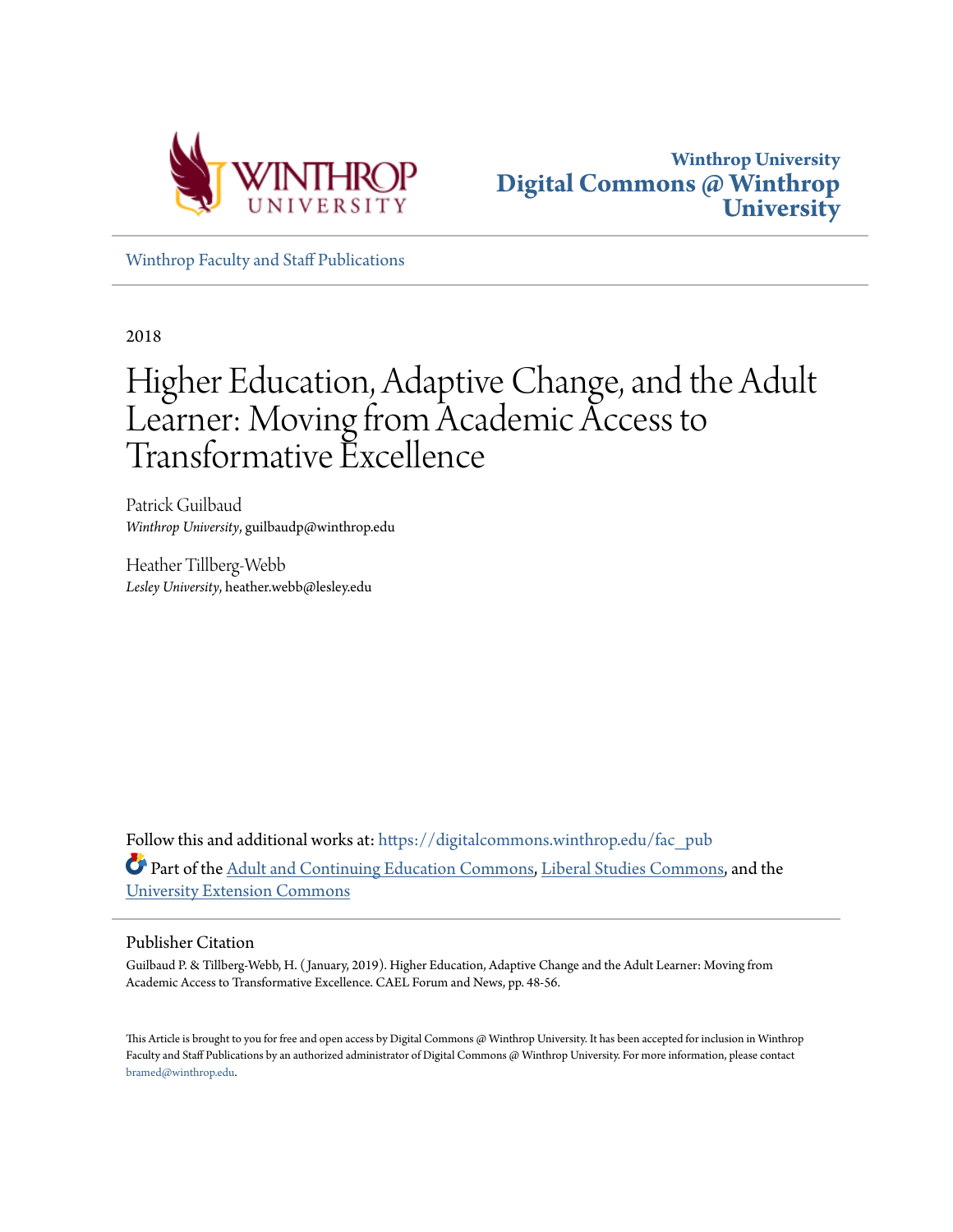## **Higher Education, Adaptive Change, and the Adult Learner: Moving from Academic Access to Transformative Excellence**

Patrick Guilbaud, PhD, Director of Extended Studies and Summer Programs and Associate Professor, Winthrop *University; and Heather Tillberg-Webb, PhD, Associate Provost of Systems, Planning, and Administration, Lesley University*

## **Introduction**

Adults and working professionals are increasingly returning to college to upgrade their competencies or to gain a necessary credential that will help them improve their career opportunities (Kirst and Stevens, 2015). As a result, colleges and universities, particularly those with a long history of focusing on 18- to 24-year-old students, are facing the challenge by realigning their program delivery and support systems to admit, serve, and integrate their growing adult learner population.

Due in part to the unique needs of the adult learner population, institutions must make a concerted effort to use innovative, adaptive, and forward-looking practices across several of their operational and service delivery units. The supporting transformative excellence model (STE) provides a framework that adaptive institutions can use to evaluate and adjust existing practices.

To demonstrate how STE can assist an institution of higher learning in adapting to the needs of adult

learners, we first present the story of Sherri, a dislocated worker who wishes to return to university to start a new career. Sherri's story illustrates the challenges and opportunities faced by many institutions who seek to serve adult learners. Then we will look at how the STE framework can provide strategies to better serve students like Sherri.

## **Sherri Heads Back to College**

Sherri is a prototypical adult learner. She fits the definition of a dislocated worker, since she lost her former job and is unlikely to return to her previous occupation (Lordeman, 1992). Armed with an associate degree in accounting that she earned at a private

Institutions must make a concerted effort to use innovative, adaptive, and forward-looking practices across several of their operational and service delivery units.

two-year college in 1990, Sherri decided to enroll at a regional public university near her home in the Mid-Atlantic region of the U.S. to pursue a bachelor's degree in public relations. Sherri wishes to gain a "new set of skills" for an event planning career, given her previous seven years of experience working for a midsize catering company. Sherri has completed three semesters at the university.

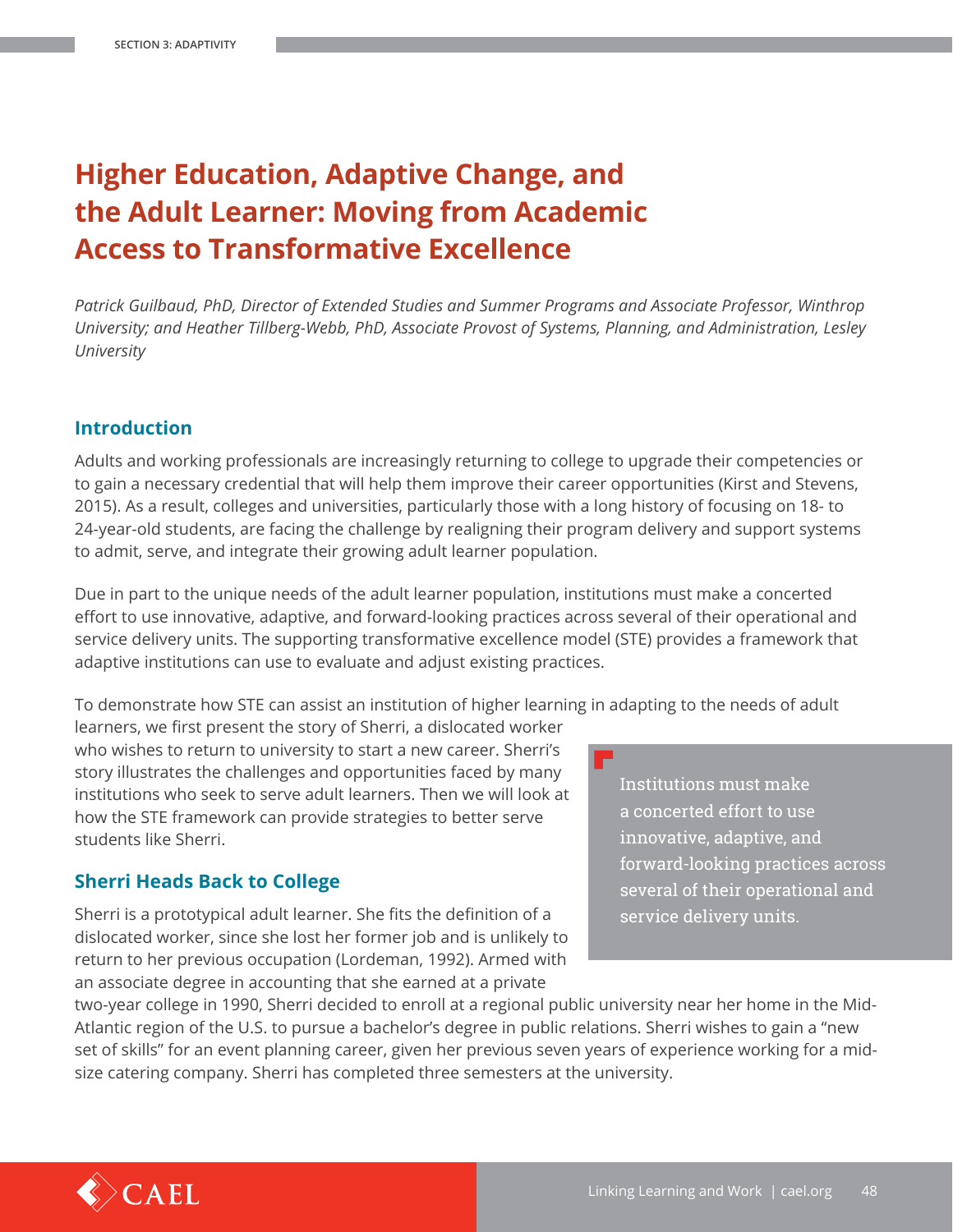She has almost quit the program twice since she started in the fall of 2016. Nevertheless, she has been able to hang on and push through despite the challenges that she has faced at the school. Sherri is undeterred because she wishes to obtain the necessary skills to improve her job prospects. Moreover, Sherri wishes to achieve a "more stable life" so that she may put her three preteen children on a better path for the future. Unfortunately, five major barriers stand firmly in the way of Sherri's plan to obtain her bachelor's degree.

#### *Five Key Barriers Faced by Sherri*

**Barrier I: Lack of welcoming onboarding and orientation.** Sherri said a major challenge is the lack of a welcoming atmosphere for students like her at the school. Sherri described her orientation to the school as "confusing and disappointing."

**Barrier II: Unclear pathway to degree completion.** Sherri came back to college to complete her bachelor's degree as quickly as possible so she can return to work full time. However, she has found that there are hidden requirements in her program, such as proficiency in a foreign language and the need to attend a certain number of cultural events at the school.

Institutions need to explain all degree requirements to students so they can fully gauge how long it will take to finish their degree program.

Sherri feels that these types of requirements make it difficult for post-traditional students to complete their degrees on time. Sherri also thinks that her institution needs to do a better job explaining all noncurricular degree requirements to students like her so they can fully gauge how long it will take to finish their degree program.

**Barrier III: Inability to leverage her prior learning and work experience.** Sherri noted that many of the prerequisite courses she has had to take were irrelevant and redundant, requiring her to cover content she had already learned from her work experience. She found herself having to take these courses because the other required course options were offered at times that were not convenient for her. Sherri also reported that some of the courses she had to take, particularly the introductory ones, made limited use of her background and experience.

**Barrier IV: Few or traditional-semester-only course options.** Sherri expressed that finding the right courses to take in a given semester has been a major battle since many required courses are only available during the day or follow the traditional 15-week semester. She said that she has considered changing her major to teacher education to remain in school. However, her dream is to complete her degree in public relations and begin a career in that field.

**Barrier V: Inadequate academic and career support.** Sherri reported that when she started the program she did not have a good grasp of how to best use the variety of technologies she was required to employ and expected to know as part of her coursework. She went on to say that once adult learners like herself have been admitted to the university, very little conscious effort is made to provide support outside of normal working hours.

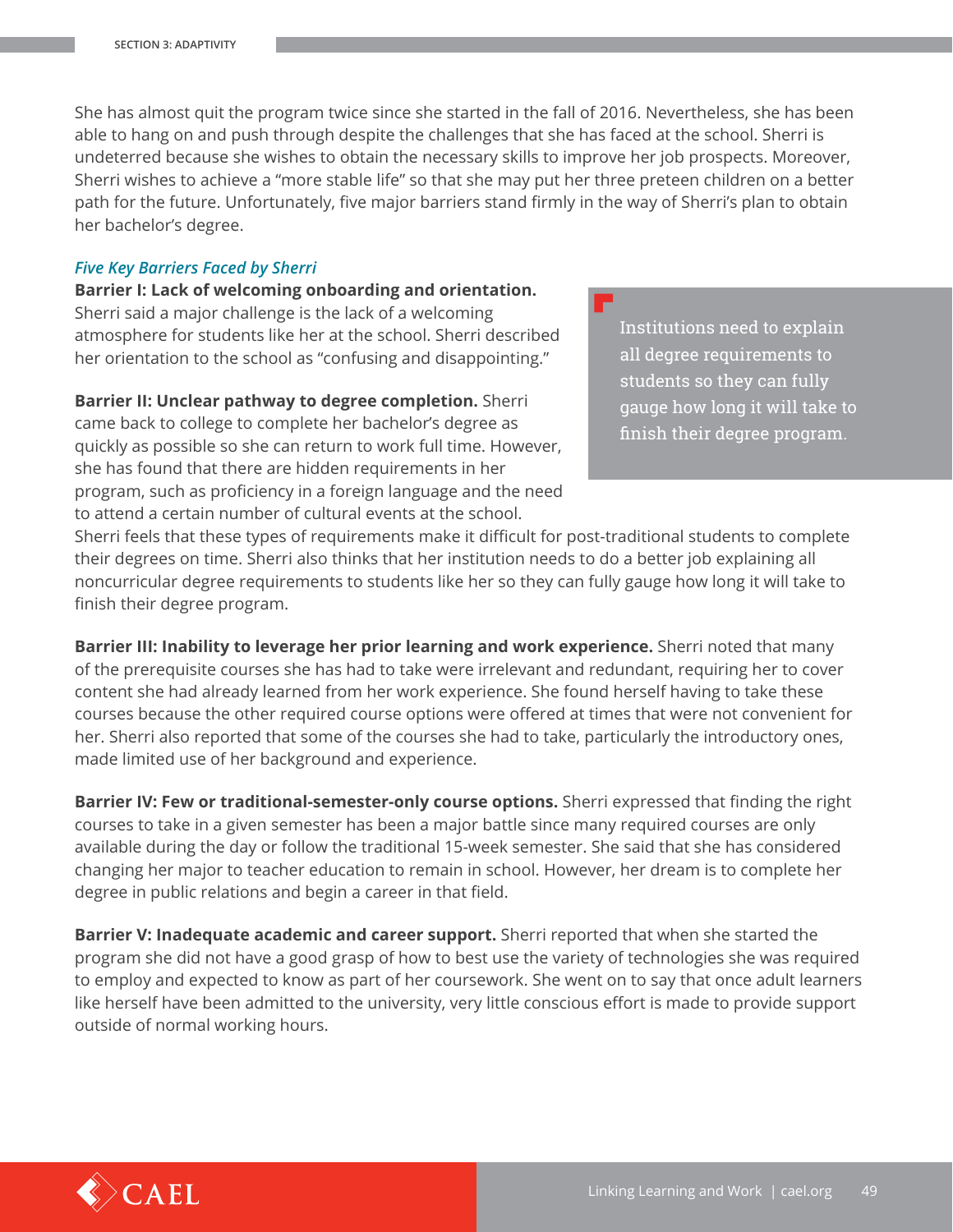## **The Supporting Transformative Excellence Framework**

As Sherri's story indicates, adult learners who return to school after a significant absence face many barriers and challenges to completing their degree programs. As a result, higher education institutions (HEIs) seeking to serve those learners must make a dedicated effort to create an environment that responds to their needs, interests, and concerns.

Supporting transformative excellence (STE) offers guidance to HEIs seeking to strengthen their overall support of their adult learners. STE uses the paradigm of academic pillars (APs) to delineate the areas of adaptivity within an institution and then incorporates transformative elements (TE)—unique interventions that can be manipulated according to an institution's mission or structure-to give an HEI the necessary insight to provide effective and consistent support and service to adult learners. As illustrated below the APs and TEs are guided by the institution's overall mission, goals and objectives.

As shown in Figure 1, the mission, goals and objectives of the institution serve as the guiding principles. These are often embedded in an institution's vision statement and strategic plan. The mission, goals and objectives are thus represented as a truss, which is to signify that they provide internal stability and offer overarching purpose to the STE framework. There are five APs, which are leadership, culture, curricula, technology, and administration and five TEs, which are engagement and outreach, program design, instruction delivery, learner support, and lifelong learning. The details of the APs and TEs of the STE framework are presented below.



*Figure 1: The STE Framework*

## *The Academic Pillars of STE*

The academic pillars represent established academic norms or conditions at the institution. Some of the APs are explicit or overt, such as curricula and technology. As a result, they are quite easy to observe, understand, and analyze. Some are both explicit and implicit, such as leadership and administration. These may be signified by certain markers. However, they may also have hidden cultural components,

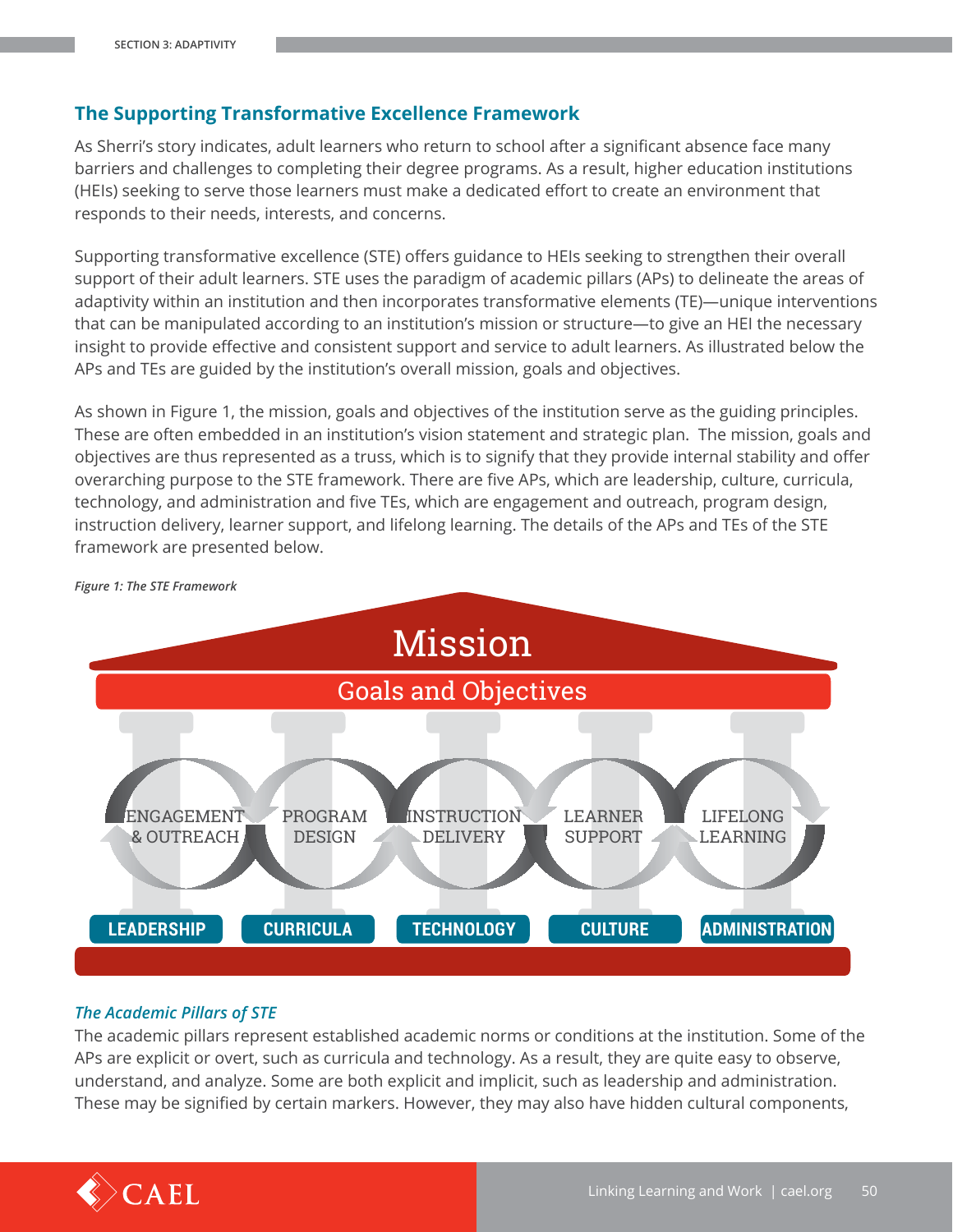such as personal connections, relationships or even conflicts. On the other hand, culture is implicit, or hidden and thus can be difficult to discern, review, and evaluate without greater investigation. Nonetheless, all of the APs form the environmental context of an institution.

AP 1: Leadership. The senior personnel has oversight on all aspects of the institution, including setting the vision, allocating resources, and negotiating priorities. Leadership, therefore, must solidly endorse a focus on enrolling and supporting more adult learners at an institution to ensure its success over the long run.

AP 2: Culture. While often hidden, the culture of an academic institution can serve either as an enabler or inhibitor to a change in focus, such as on a new degree program that serves adult learners. Institutions with cultures of innovation will more readily support the accompanying activities involved in change while others that have more rigid cultures may require sustained nudges to achieve the goal of serving adult learners.

AP 3: Curricula. Higher education institutions differentiate themselves mainly by the strength, breadth, and depth of their curricula. The buy-in and support of faculty who own the curricula are necessary conditions in developing programs to serve adult learners. Moreover, the faculty must be provided the support needed to gain a greater understanding of instruction and assessment methods and practices best suited for the adult learner population.

AP 4: Technology. Technology systems and tools are essential components of every academic institution's service delivery and administrative support strategy—from how students apply and register for classes to the use of digital learning tools for instruction. The available technology infrastructure at the school is, therefore, an integral part of intervention efforts to better serve adult learners.

AP 5: Administration. The administrative staff is the backbone of an institution. The individuals working in offices such as admissions, academic support, marketing, career services, the library, and alumni affairs in many ways provide the support and scaffolding to help adult learners obtain new skills and competencies while they are in school.

#### **The Transformative Elements of STE**

The transformative elements of STE are items that institutions can manipulate and customize to address the needs and requirements of the adult learner. Adaptive institutions must take concrete and measurable steps, such as the ones described here, to meet the existing as well as future needs of the adult learner.

#### TE 1: Engagement and Outreach

Institutions need to develop adaptive engagement and outreach practices to eliminate barriers to academic access, progress, and success for their adult student population. Below are some approaches and strategies to achieve this aim.

Remove financial barriers to entry. Many HEIs create unnecessary financial barriers for adult learners, such as application and

Institutions need to develop adaptive engagement and outreach practices to eliminate barriers to academic access. progress, and success for their adult student population.

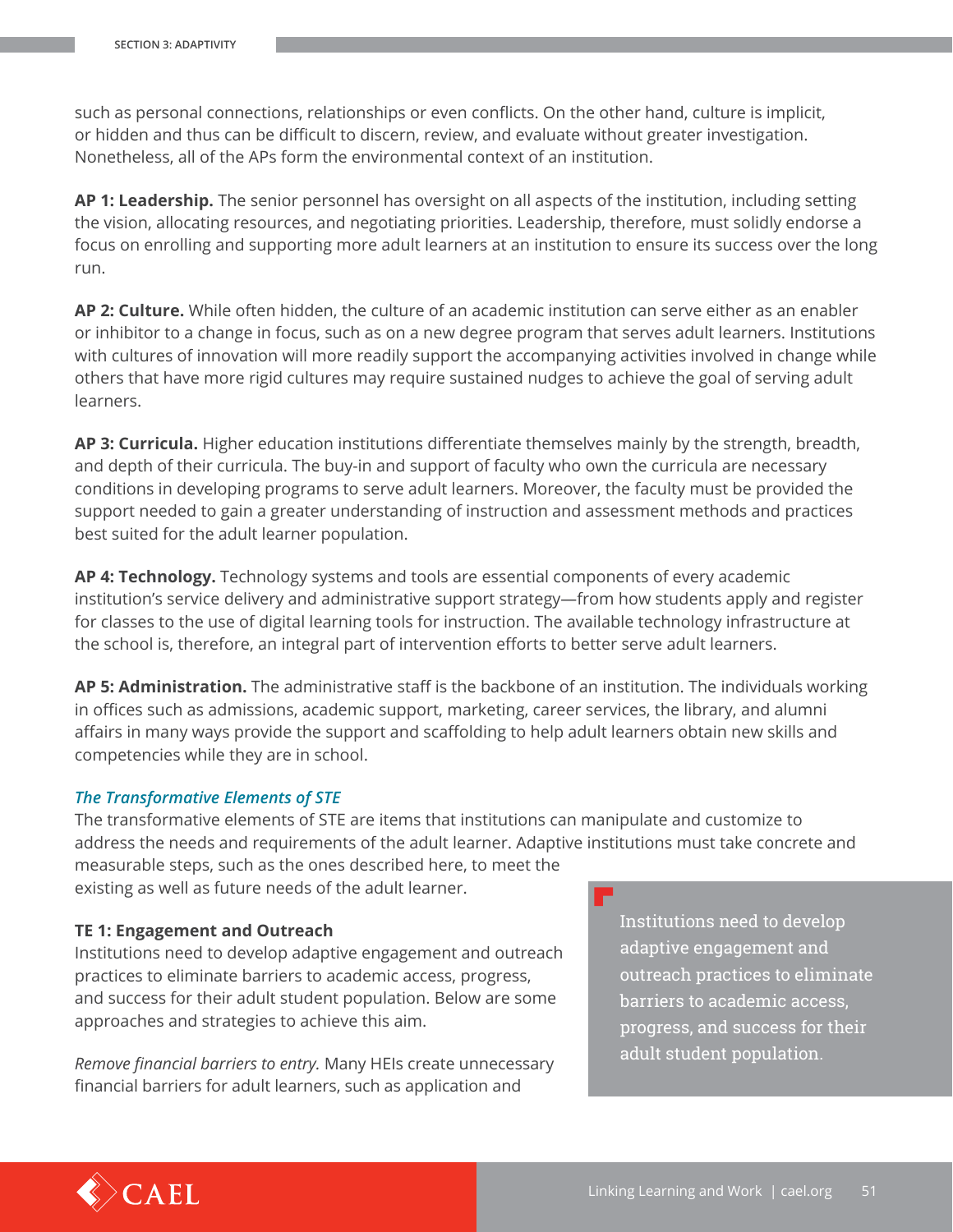registration fees. By taking a costs versus benefits approach to fees charged to those learners, HEIs will be in a position to lower barriers to entry for adult learners while also increasing their overall tuition revenue.

*Partner with junior or community colleges.* Community college partnerships are helpful to adult learners as they map a clear path between an associate degree and a bachelor's degree in the partner institution. These pathways can start as articulation agreements. However, the establishment of collaborations between community and junior colleges with four-year institutions can create streamlined degree planning options for students such a 2+2 model, with students completing 2 years at a community college and seamlessly matriculating into their final two years in a four year program or 3+1 degree programs, where students complete 3 years of course work at a community college before matriculating to a four-year institution for a final year of advanced work and completion of a bachelor's degree. These intentionally designed programs bridging opportunities across institutions will offer clearer pathways to degree completion for students like Sherri.

*Maximize transfer credit opportunities.* Adult learners often have transfer credits, which could come from multiple institutions. Transfer credit policies and processes that leverage adult learners' academic backgrounds lower barriers to admission and matriculation by those students.



*Adapt orientation activities.* A streamlined and tailored orientation to campus for adult learners eases their transition to academic life and will enhance the likelihood of their success at the institution. These orientations should also offer social and networking opportunities to help adult learners achieve a sense of community at their institution.

*Include prior learning assessment*. The opportunity to receive credit for prior learning assessment (PLA) is a critical part of programs oriented to the adult learner (Rust, Brinthaupt, & Adams, 2017). In addition to providing cost savings, credits earned through PLA help shorten the time to degree for the adult learner.

## **TE 2: Program Design**

Adult learners come to school with a wealth of life and professional experiences. They are also in very different stages of psychological, socio-cultural, and cognitive development compared to traditional college-aged students (Merriam & Bierema, 2014). Program design is one of the most important areas through which institutions can be responsive to adult learners.

*Tailor the academic offerings.* In Sherri's case, the program that she wishes to study is currently only available on-campus during the day. Programs that are developed in partnership with potential employers, focused on high demand career opportunities in the local region, offered in the evening, or delivered online stand the greatest chance of meeting adult learners' academic needs and professional interests.

*Offer accelerated programs.* Unlike their traditional undergraduate counterparts, most adult students go back to school with a clear academic goal and the expectation of a solid return on investment. Therefore,

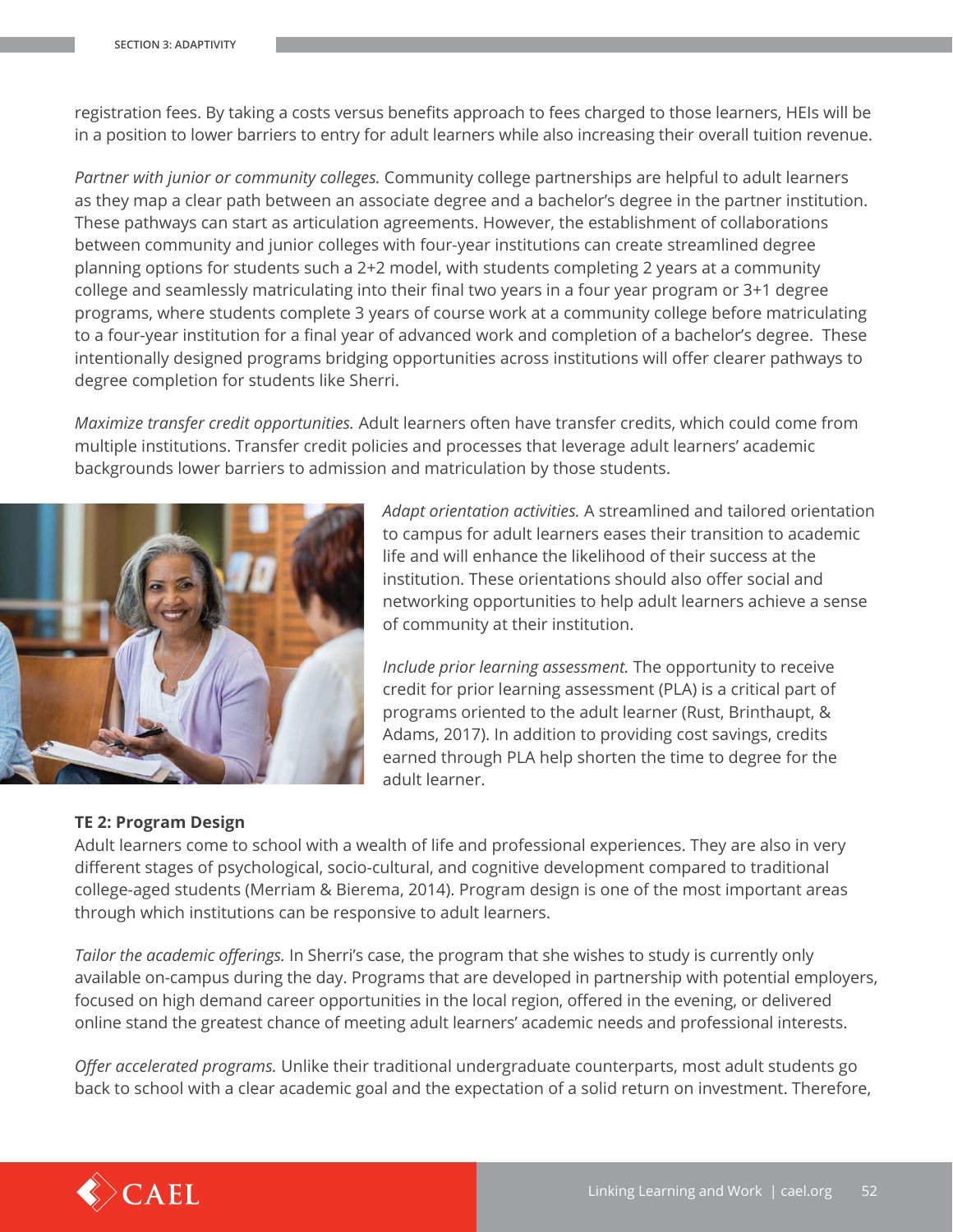academic institutions should explore alternative delivery formats such as weekend offerings, 8-week terms, online options, and prior learning class projects when rolling out a program or course with a focus on adult learners.

Programs that are developed in partnership with potential employers, focused on high demand career opportunities in the local region, offered in the evening, or delivered online stand the greatest chance of meeting adult learners' academic needs and professional interests.

*Provide graduate pathways.* Curricula that are developed for adult learners need to be in sync with their career interests. By offering a clear and smooth pathway to their program of choice, adult learners can move directly into a bachelor's degree program connected to their desired career or field. Such approaches will allow adult learners like Sherri to complete their degree programs as quickly and efficiently as possible.

## **TE 3: Instructional Delivery**

Adult learners seek the opportunity to study in flexible formats that allow them to balance professional and family obligations. Specific pedagogical strategies that recognize the knowledge and experience of adult learners and maximize both flexibility and predictability are essential.

*Use active learning approaches.* Student engagement is a key element of student success, and one which needs different consideration for adult learners (Inverso, Kobrin, & Hashmi, 2017). Some of the strategies for engagement identified include active learning strategies, deep approaches to learning, and reflective and integrative learning.

*Emphasize flexible formats.* Active learning strategies require students to be engaged and proactive. Online and blended formats also allow flexibility for learners to complete assignments interactively and on their own schedule. Competency-based learning is another option that recognizes a learner's individual pace and allows for flexible movement through desired learning outcomes.

*Make use of predictable and flexible course scheduling.* Adult learners have many responsibilities they have to juggle. Thus, they need to have predictable course schedules that are adaptive to their needs. For example, evening and weekend offerings meet the needs of learners who work during the day. The use of course offerings that meet on the same evening throughout the program can help learners commit to their program of study and develop a routine.

## **TE 4: Learner Support**

The policies and procedures adopted by an institution will set the stage for success of the adult learner. Dedicated advising and wrap around support services should be considered as essential aspects of the adult student's learning experience.

*Provide dedicated professional advising services.* Advising and support services need to be tailored to the needs of adult learners. Adaptive institutions must take the extra step to ensure that each student has one point of contact to provide guidance to the university's services and assist with specialized needs for adult learners such as veterans and single parents.

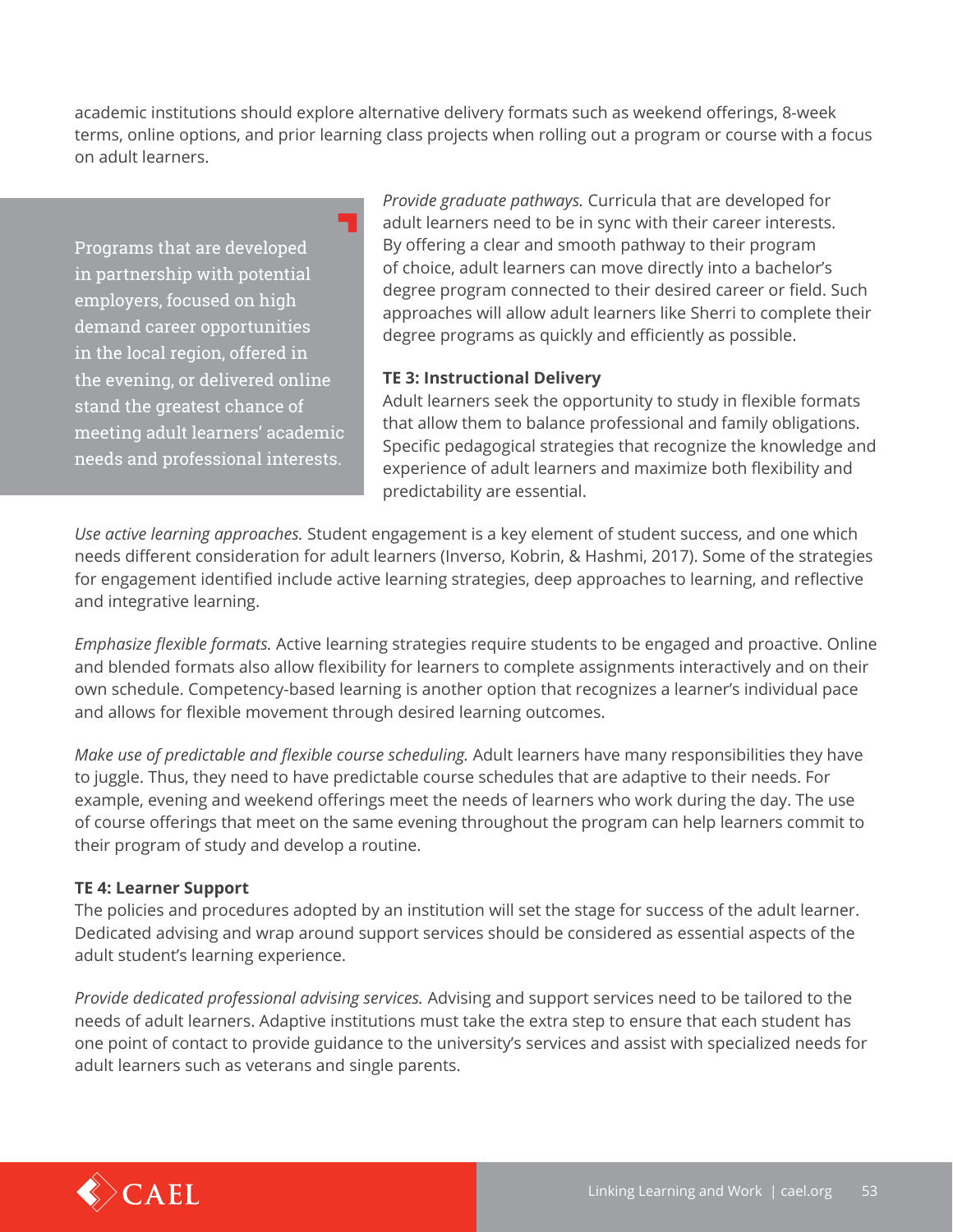Include financial aid planning support. Adult learners who return to school are making a significant financial commitment to earn their bachelor's degree. Dedicated financial aid staff should be available to guide adult learners through completing required financial aid forms, such as FAFSA. These staff members should also help students understand financial aid policies, processes, and requirements including appropriate use of a student loan for their education.

Offer just-in-time and comprehensive tutoring. Adult learners need just-in-time support for academic

questions and tutoring support that includes the entire process of crafting a paper, project, or presentation from conceptualization to the use of technology in support of the concept. Dedicated tutoring support for technology is needed as well. As in the case of Sherri, such service offerings can help adult learners bridge any gap in understanding relevant technology.

## **TE 5: Lifelong Learning**

According to Knowles (1980), the adult student is self-directed, internally motivated, and brings a wealth of life experience and knowledge (Merriam & Bierema, 2014). Institutions seeking to address the needs of the adult learner will need to utilize instructional models and approaches that support the adult learner both as a student and a practitioner.

<u>Adult learners need just-in-</u> time support for academic questions and tutoring support that includes the entire process of crafting a paper, project, or presentation from conceptualization to the use of technology in support of the concept.

Utilize experiential learning. Rooted in Kolb's (1984) model, experiential learning incorporates reflection along with practical experience. As adult learners yearn to connect new knowledge with their backgrounds and interests, it is critical to offer them the means to both leverage and strengthen their skills, competencies, and career orientations. Further, many adult learners are already closely engaged in the non-academic world. As a result, they must constantly negotiate their various identities and roles as they wrestle with uncertainty about their ability to manage college-level courses (Kasworm, 2006). Therefore, classroom activities and assessments designed for adult learners must be connected to the "real world" to ensure that they are fully engaged, involved, and invested in the learning experience.

Employ adaptive learning and asynchronous delivery. Adaptive learning refers to instruction that is tailored to learners' needs based on early and on-going assessment of the learner's skills and knowledge (Howard, Remenyi, & Pap, 2006). With asynchronous delivery, learning activities can be adapted to the learner competency level. Moreover, the use of adaptive learning with asynchronous delivery provides the possibility for immediate feedback to adult learners to increase both understanding and self-efficacy (Bandura, 1991; DiBattista & Gosse, 2006). With recent advances in intelligent tutoring systems, software applications and platforms allow achievement of content mastery. The use of technology systems to deliver immediate feedback to adult learners, and to inform them when human intervention is necessary, perfectly leverages the strengths of technology and of instructors to improve learning outcomes.

Focus on professional development. Adult learners have strong roots and connections to a particular profession or industry (Merriam & Bierema, 2014). Some adult learners may have years of work experience in traditional fields such as healthcare and education. Others may be involved or interested in

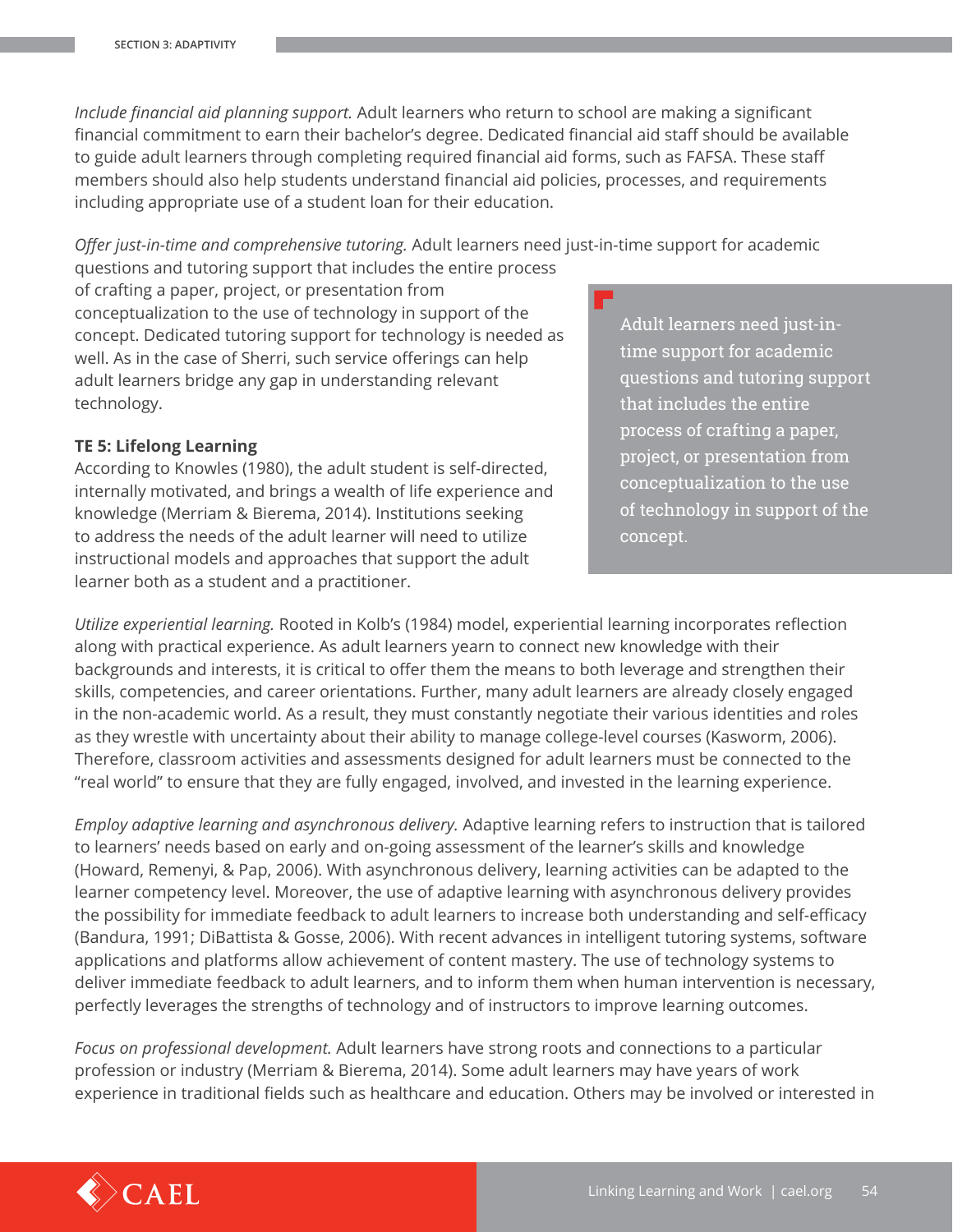new and emerging industries like information technology and the life sciences. HEIs that regularly review how course offerings meet the professional development needs of adult learners will be in the best position to continually serve these students.

## *Linkage between the Academic Pillars and Transformative Elements of STE*

| <b>Elements</b><br><b>Pillars</b> | Engagement<br>and Outreach | Program<br>Design | Instruction<br><b>Delivery</b> | Learner<br>Support | Lifelong<br>Learning |
|-----------------------------------|----------------------------|-------------------|--------------------------------|--------------------|----------------------|
| Leadership                        | Ô                          |                   |                                |                    | Ė                    |
| Culture                           | Ê                          |                   | $\mathscr{E}$                  | $\mathscr{E}$      | $\mathscr{E}$        |
| Curricula                         |                            | Ē                 | $\mathscr{E}$                  | $\mathscr{E}$      | $\mathscr{E}$        |
| Technology                        |                            | P                 | $\mathscr{E}$                  | $\mathscr{E}$      | $\mathscr{E}$        |
| Administration                    | Ç                          |                   |                                | $\mathscr{E}$      | P                    |

*Table 1: Academic Pillars and Transformative Elements of STE*

Table 1 illustrates the connections and linkages between the APs and the TEs of the STE model. While all of the APs have some impact on each TE, as noted, TE Engagement and Outreach is most strongly influenced by an institution Leadership, Culture and Administration. Likewise, Program Design is closely linked to Curricula and Technology. Instruction Design on the hand is influenced by the Culture, Curricula and Technology. The TE Learner Support is linked strongly to all of the APs except Leadership. Finally, Lifelong Learning is connected to all of the APs of the STE framework. Thus, by reorienting the focus of a given AP, higher education institutions can utilize the applicable TE to put themselves in position to meet existing as well as future needs of adult learners.

## **Conclusion**

Adaptive change in organizations, such as colleges and universities, which have complex administrative systems, enduring operational processes, unique cultures, and a well-defined ethos, requires a substantial push and sustained effort throughout the entire enterprise. Adult learners like Sherri-who has struggled to find her place in her institution—must be provided a valid and legitimate opportunity to complete their postsecondary education (Rabourn, BrckaLorenz, & Shoup, 2018). For an institution that adopts an adaptive approach like STE, Sherri would be recruited into a career-oriented program tied to her professional interests. She would experience an admissions process where her prior learning experiences are counted toward degree requirements. Sherri would also be allowed to select courses that were not redundant with her prior learning and professional experience. When encountering course requirements with familiar concepts, she would be offered the option to test out of taking repetitive content. Sherri's orientation would be geared toward adult learners, allowing her to feel that she belongs at her school. Moreover, as Sherri takes courses, face-to-face class time would be maximized for active learning, and asynchronous learning activities would add flexibility as to when and where learning